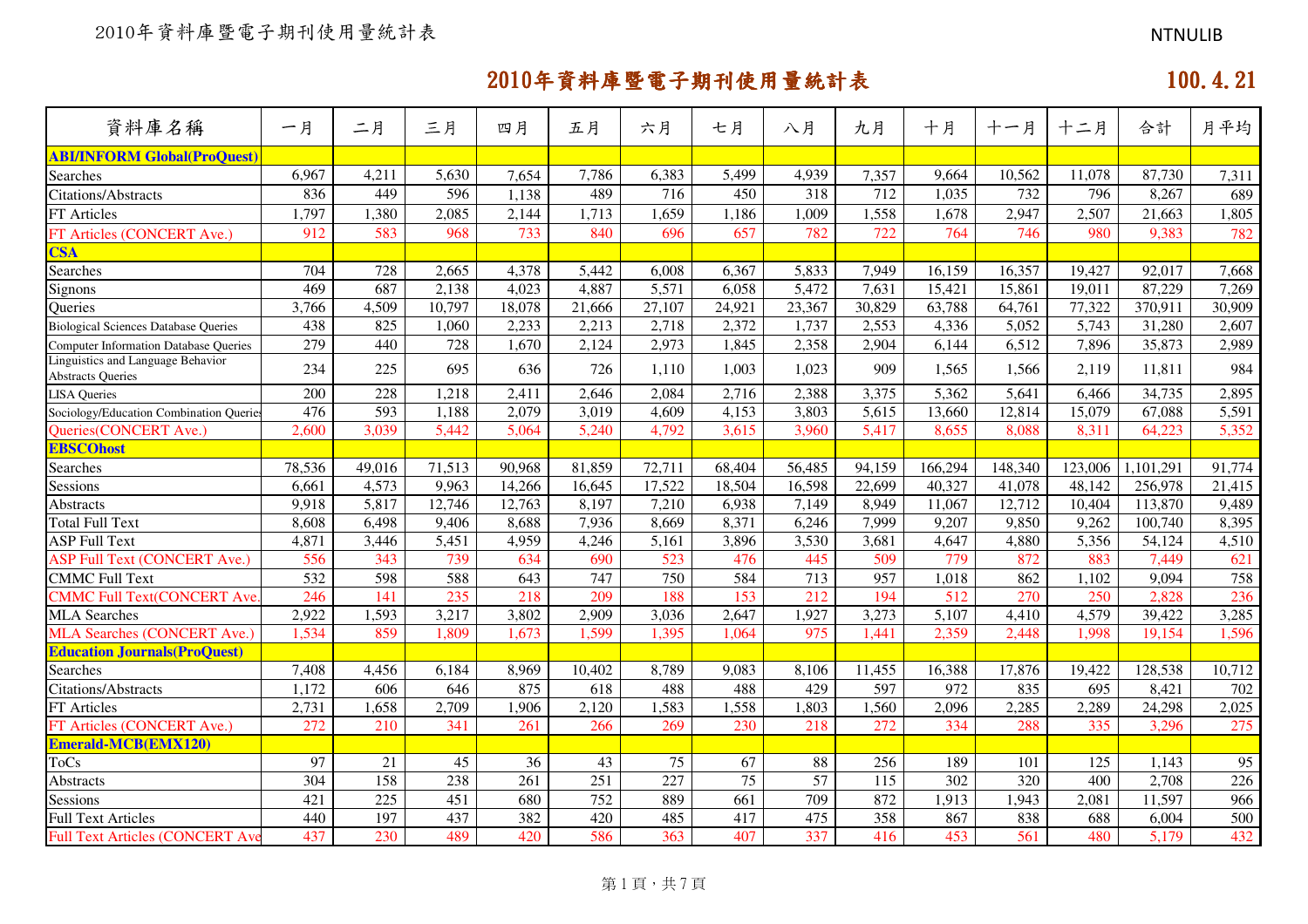| 資料庫名稱                                        | 一月               | 二月    | 三月              | 四月              | 五月              | 六月    | 七月               | 八月              | 九月              | 十月     | 十一月    | 十二月              | 合計     | 月平均   |
|----------------------------------------------|------------------|-------|-----------------|-----------------|-----------------|-------|------------------|-----------------|-----------------|--------|--------|------------------|--------|-------|
| <b>IEL</b>                                   |                  |       |                 |                 |                 |       |                  |                 |                 |        |        |                  |        |       |
| Full text                                    | 2459             | 2293  | 3339            | 3184            | 3280            | 2159  | 2,457            | 2,686           | 3,378           | 3,639  | 3,887  | 4,905            | 37,666 | 3,139 |
| Full text (CONCERT Ave.)                     | 6,718            | 5,664 | 9,155           | 7,109           | 11,130          | 7,437 | 6,790            | 6,589           | 6,172           | 7,412  | 7,476  | 9,759            | 91,411 | 7,618 |
| <b>JCR</b>                                   |                  |       |                 |                 |                 |       |                  |                 |                 |        |        |                  |        |       |
| Sessions                                     | 421              | 347   | 714             | 600             | 911             | 1,494 | 1,361            | 1,054           | 1,860           | 3,237  | 2,964  | 3,872            | 18,835 | 1,570 |
| Queries                                      | 593              | 744   | 1,859           | 660             | 1,277           | 2,382 | 1,911            | 1,369           | 3,229           | 3,853  | 4,747  | 4,565            | 27,189 | 2,266 |
| Queries(CONCERT Ave.)                        | 720              | 529   | 959             | 798             | 750             | 923   | 837              | 739             | 1,083           | 1,017  | 880    | 1,153            | 10,388 | 866   |
| <b>JSTOR</b>                                 |                  |       |                 |                 |                 |       |                  |                 |                 |        |        |                  |        |       |
| Searches                                     | 1,729            | 733   | 1,690           | 1,669           | 2,005           | 1,864 | 1,366            | 1,164           | 1,728           | 2,990  | 2,934  | 3,362            | 23,234 | 1,936 |
| Sessions                                     | 1,997            | 939   | 2,026           | 2,152           | 2,030           | 2,190 | 1,835            | 1,386           | 2,137           | 3,446  | 3,253  | 3,873            | 27,264 | 2,272 |
| <b>Full Text</b>                             | 2,480            | 909   | 2,339           | 1,924           | 2,789           | 1,762 | 976              | 634             | 1,339           | 1,876  | 2,212  | 2,097            | 21,337 | 1,778 |
| <b>Oueries (CONCERT Ave.)</b>                | 1,049            | 849   | 1,401           | 1,188           | 1,086           | 1,015 | 944              | 930             | 1,027           | 792    | 1,532  | 1,979            | 13,792 | 1,149 |
| <b>Nature Journals Online (Nature</b>        |                  |       |                 |                 |                 |       |                  |                 |                 |        |        |                  |        |       |
| Only)                                        |                  |       |                 |                 |                 |       |                  |                 |                 |        |        |                  |        |       |
| Searches                                     | 342              | 291   | 670             | 1,153           | 1,107           | 1,180 | 753              | 904             | 1,157           | 1,842  | 604    | 265              | 10,268 | 856   |
| Abstracts                                    | 35               | 24    | 58              | 51              | 106             | 64    | 28               | 23              | 35              | 74     | 68     | 77               | 643    | 54    |
| <b>Full Text Total Requests</b>              | 402              | 413   | 691             | 771             | 844             | 522   | $\overline{377}$ | 382             | 534             | 596    | 442    | $\overline{568}$ | 6,542  | 545   |
| <b>Nature Materials</b>                      | 38               | 37    | 62              | 42              | 15              | 65    | 34               | 45              | 50              | 84     | 109    | 59               | 640    | 53    |
| <b>Full Text Total Requests (CONCERT Ave</b> | 700              | 553   | 990             | 1,017           | 1,056           | 841   | $\overline{776}$ | 722             | 944             | 1,128  | 1,049  | 1,083            | 10,859 | 905   |
| <b>Oxford Journals Online</b>                |                  |       |                 |                 |                 |       |                  |                 |                 |        |        |                  |        |       |
| Searches                                     | 153              | 83    | 221             | 155             | 156             | 85    | 135              | 195             | 119             | 119    | 153    | 116              | 1,690  | 141   |
| <b>TOC</b>                                   | 113              | 63    | 120             | 203             | 194             | 238   | 118              | 172             | 140             | 332    | 175    | 322              | 2,190  | 183   |
| Abstracts                                    | $\overline{206}$ | 137   | 438             | 525             | 426             | 242   | 272              | 363             | 940             | 1,569  | 1,496  | 1,606            | 8,220  | 685   |
| Full-Text                                    | 630              | 382   | 874             | 829             | 893             | 902   | 653              | 735             | 583             | 1,063  | 1,252  | 1,408            | 10,204 | 850   |
| Full-Text(CONCERT Ave.)                      | 1,000            | 696   | ,230            | 1,214           | 1,150           | 1,086 | 1,032            | 963             | 817             | 1,006  | 1,061  | 901              | 12,156 | 1,013 |
| <b>RefWorks</b>                              |                  |       |                 |                 |                 |       |                  |                 |                 |        |        |                  |        |       |
| Users                                        | 27               | 15    | 27              | 28              | 18              | 18    | 11               | 23              | 44              | 85     | 61     | 80               | 437    | 36    |
| <b>Total References added</b>                | 854              | 255   | 246             | 1,513           | 253             | 325   | 121              | 526             | 134             | 1,193  | 790    | 2,178            | 8,388  | 699   |
| Sessions                                     | 95               | 24    | $\overline{58}$ | $\overline{55}$ | $\overline{38}$ | 67    | $\overline{27}$  | 79              | $\overline{79}$ | 200    | 162    | 200              | 1,084  | 90    |
| Sessions(CONCERT Ave.)                       | 90               | 51    | 144             | 186             | 122             | 110   | $\overline{71}$  | $\overline{51}$ | 83              | 224    | 196    | 170              | 1,498  | 125   |
| <b>Science Online</b>                        |                  |       |                 |                 |                 |       |                  |                 |                 |        |        |                  |        |       |
| Searches                                     | 227              | 165   | 458             | 928             | 1,035           | 952   | 506              | 1,098           | 1,376           | 2,447  | 1,899  | 1,530            | 12,621 | 1,052 |
| Table of Contents                            | 70               | 43    | 116             | 129             | 83              | 66    | 62               | 58              | 71              | 131    | 61     | 30               | 920    | 77    |
| Abstracts                                    | 200              | 151   | 210             | 208             | 325             | 254   | 127              | 152             | 157             | 274    | 648    | 722              | 3,428  | 286   |
| <b>Full Text</b>                             | 434              | 282   | 641             | 713             | 854             | 537   | 282              | 272             | 396             | 499    | 419    | 340              | 5,669  | 472   |
| Full Text(CONCERT Ave.)                      | 532              | 403   | 708             | 651             | 719             | 560   | 653              | 519             | 567             | 671    | 651    | 731              | 7,365  | 614   |
| <b>SDOL</b> (ScienceDirect Online)           |                  |       |                 |                 |                 |       |                  |                 |                 |        |        |                  |        |       |
| Searches                                     | 4,150            | 2,774 | 6,486           | 6,682           | 7,468           | 6,097 | 6,546            | 5,842           | 7,748           | 11,995 | 12,339 | 13,971           | 92,098 | 7,675 |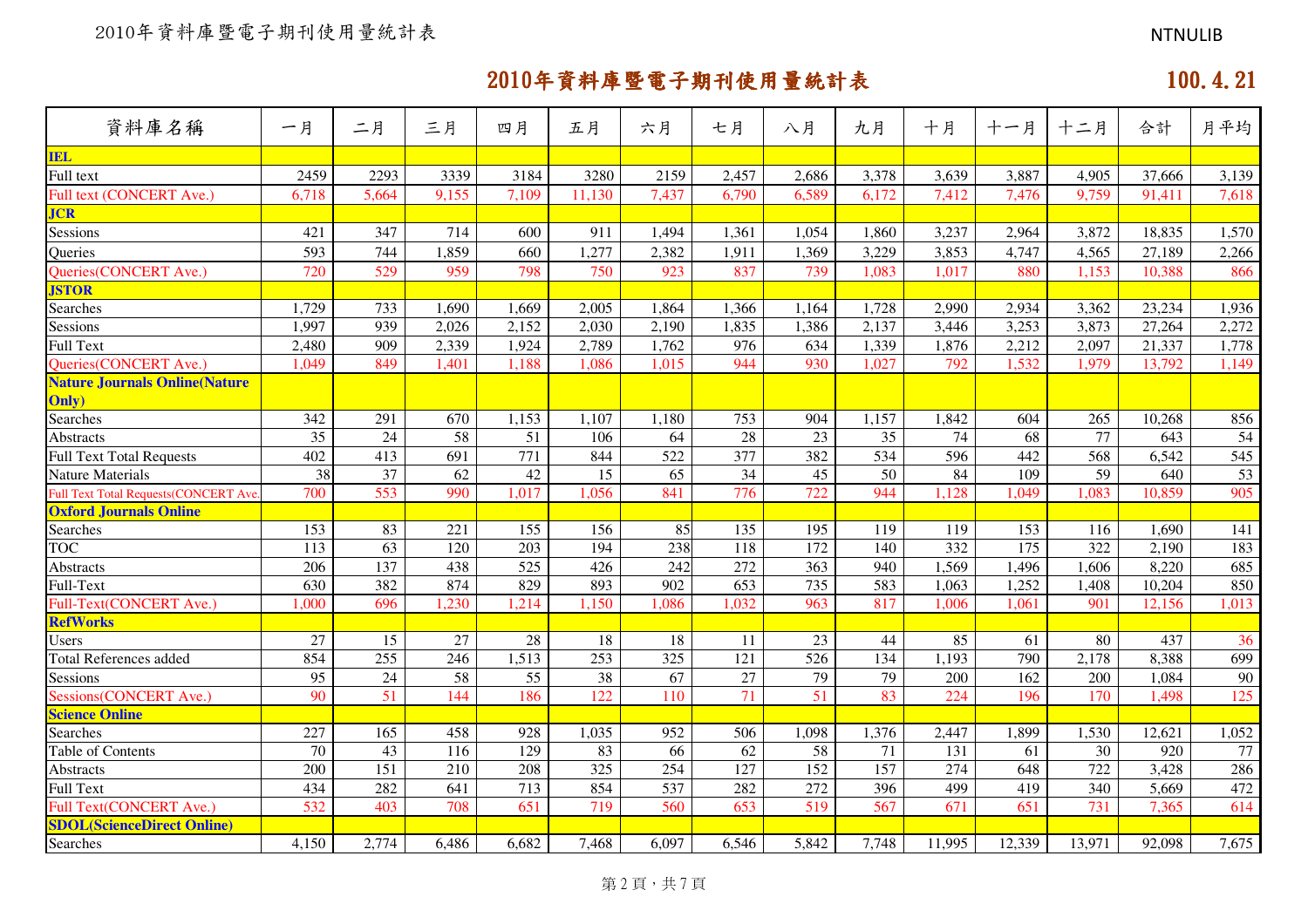| 資料庫名稱                            | 一月     | 二月               | 三月     | 四月              | 五月     | 六月     | 七月     | 八月     | 九月     | 十月     | 十一月    | 十二月    | 合計      | 月平均    |
|----------------------------------|--------|------------------|--------|-----------------|--------|--------|--------|--------|--------|--------|--------|--------|---------|--------|
|                                  |        |                  |        |                 |        |        |        |        |        |        |        |        |         |        |
| Sessions                         | 4,182  | 2,771            | 5,928  | 5,934<br>14,086 | 6,526  | 5,869  | 6,000  | 5,609  | 7,205  | 10,405 | 10,825 | 12,725 | 83,979  | 6,998  |
| Full Text                        | 13,652 | 8,985            | 16,496 |                 | 16,036 | 12,314 | 11,759 | 12,067 | 12,363 | 14,764 | 15,377 | 16,630 | 164,529 | 13,711 |
| <b>Full Text(CONCERT Ave.)</b>   | 9,690  | 6,435            | 11,009 | 9,648           | 9,803  | 9,362  | 9,683  | 8,710  | 9,266  | 9,266  | 9,055  | 10,637 | 112,564 | 9,380  |
| <b>SpringerLink</b><br>Full Text | 2,073  |                  |        |                 | 2,575  | 2,247  |        | 1,777  |        |        |        |        |         | 2,348  |
|                                  |        | 1,048            | 2,345  | 2,492           |        |        | 1,951  |        | 2,602  | 2,603  | 2,469  | 3,995  | 28,177  |        |
| <b>Full Text (CONCERT Ave.)</b>  | 2,091  | 1,431            | 2,438  | 2,152           | 2,198  | 1,965  | 2,144  | 1,818  | 1,797  | 2,055  | 1,977  | 2,893  | 24,959  | 2,080  |
| <b>Web of Science(SCIE+SSCI)</b> |        |                  |        |                 |        |        |        |        |        |        |        |        |         |        |
| <b>SCIE Sessions</b>             | 1.172  | $\overline{768}$ | 2,116  | 2,388           | 2,664  | 2,382  | 2,964  | 2,928  | 3,740  | 6,018  | 6,730  | 7,100  | 40.970  | 3,414  |
| <b>SCIE Queries</b>              | 4,661  | 3,524            | 8,447  | 7,915           | 8,478  | 6,983  | 6,375  | 5,535  | 7,625  | 17,181 | 13,204 | 12,666 | 102,594 | 8,550  |
| <b>SSCI</b> Sessions             | 1,215  | 776              | 2,147  | 2,442           | 2,771  | 2,731  | 3,428  | 3,283  | 4,114  | 6,928  | 7,440  | 8,226  | 45,501  | 3,792  |
| <b>SSCI</b> Queries              | 4,790  | 3,728            | 8,617  | 8,173           | 9,134  | 7,344  | 6,899  | 6,501  | 8,312  | 18,244 | 14,114 | 13,819 | 109,675 | 9,140  |
| <b>WOS Queries(CONCERT Ave.)</b> | 7,212  | 4,850            | 7,292  | 12,800          | 24,351 | 14,601 | 10,591 | 20,186 | 15,479 | 14,502 | 10,020 | 10,179 | 152,063 | 12,672 |
| CEPS中文電子期刊服務                     |        |                  |        |                 |        |        |        |        |        |        |        |        |         |        |
| Sessions(CEPS首頁)                 | 2,990  | 1,574            | 3,249  | 3,301           | 3,493  | 3,545  | 2,232  | 2,400  | 2,317  | 3,552  | 4,157  | 4,636  | 37,446  | 3,121  |
| Full Text(電子全文下載數)               | 10,361 | 3,878            | 11,011 | 10,839          | 10,511 | 9,875  | 7,178  | 6,966  | 7,456  | 12,604 | 10,605 | 12,721 | 114,005 | 9,500  |
| Full Text(CONCERT Ave.)          | 3,526  | 1,775            | 4,703  | 4,116           | 4,530  | 3,469  | 2,813  | 2,623  | 3,060  | 5,578  | 5,119  | 4,747  | 46,059  | 3,838  |
| 中國期刊全文資料庫(KNS                    |        |                  |        |                 |        |        |        |        |        |        |        |        |         |        |
| $3.6 + 5.0$                      |        |                  |        |                 |        |        |        |        |        |        |        |        |         |        |
| Searches(檢索)                     | 23,547 | 9,942            | 25,265 | 27,384          | 32,409 | 29,006 | 20,223 | 14,714 | 17,601 | 39,208 | 36,867 | 48,831 | 324,997 | 27,083 |
| Sessions(登錄)                     | 2,580  | 1,056            | 3,273  | 4,337           | 5,306  | 5,103  | 5,040  | 4,499  | 5,154  | 11,464 | 10,878 | 15,010 | 73,700  | 6,142  |
| Full Text(下載)                    | 16,962 | 8,793            | 18,507 | 18,647          | 21,555 | 16,888 | 13,028 | 7,449  | 8,241  | 16,339 | 18,941 | 20,603 | 185,953 | 15,496 |
| Full Text(CONCERT Ave.)(所有專輯     | 3,397  | 1,803            | 2,886  | 2,952           | 3,099  | 3,186  | 2,404  | 1,959  | 1,734  | 2,433  | 2,730  | 3,298  | 31,881  | 2,657  |
| 大英百科全書線上繁體中文版                    |        |                  |        |                 |        |        |        |        |        |        |        |        |         |        |
| Document                         | 149    | 109              | 165    | 405             | 231    | 163    | 68     | 82     | 614    | 391    | 307    | 119    | 2,803   | 234    |
| Document(CONCERT Ave.)           | 86     | 82               | 93     | 101             | 107    | 163    | 48     | 47     | 149    | 208    | 200    | 217    | 1,501   | 125    |
| 天下知識庫                            |        |                  |        |                 |        |        |        |        |        |        |        |        |         |        |
| Full Text                        | 397    | 124              | 352    | 443             | 318    | 438    | 412    | 121    | 559    | 341    | 354    | 258    | 4,117   | 343    |
| Full Text(CONCERT Ave.)          | 417    | 239              | 446    | 528             | 504    | 383    | 288    | 273    | 443    | 651    | 495    | 489    | 5,156   | 430    |

# (二)參加國家實驗研究院科技政策研究與資訊中心 參加國家實驗研究院科技政策研究與資訊中心**CONCERT**聯盟部份(**National Academic License**)

| 資料庫名稱                 | 一日 | $\overline{\phantom{a}}$<br>— | 一 口<br>$\overline{\phantom{0}}$ | 四月           | $\sim$<br>ᅭ | 上日<br>ハカ | 七月    | 八月   | 日<br>几). | n<br>∸ |          | 一日<br>— | 合計     | 月平均   |
|-----------------------|----|-------------------------------|---------------------------------|--------------|-------------|----------|-------|------|----------|--------|----------|---------|--------|-------|
| <b>Grolier Online</b> |    |                               |                                 |              |             |          |       |      |          |        |          |         |        |       |
| Searches              |    | 56                            |                                 | $\sim$<br>43 | 421         | .087     | 1,245 | .413 | 2,882    | 3,196  | 4,088    | 4,705   | 19,230 | 1,603 |
| Sessions              | 26 | 28                            | $\sim$<br>. .<br>رے             | 25           | 319         | 895      | 809   | 570  | 761      | 1,954  | 717      | 2,499   | 9,626  | 802   |
| Documents             | 26 | 28                            | . .<br>ر_ر                      | 25<br>رے     | 288         | 893      | 804   | 565  | 764      | 1,957  | 717<br>. | 2,501   | 9,591  | 799   |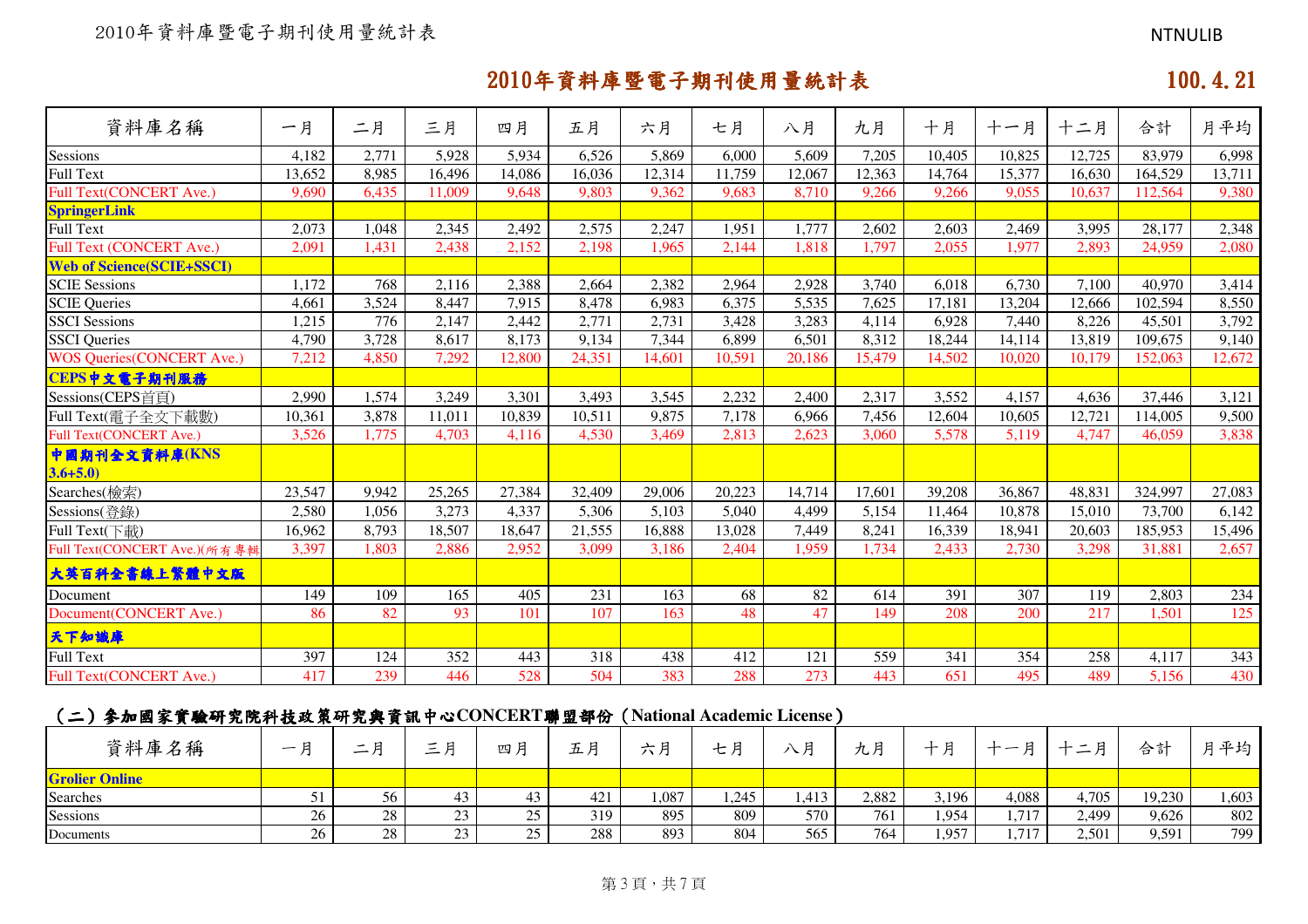# では、このように、このように、このように、このように、このように、このように、このように、このように、このように、このように、このように、このように、このように<br>このように、このように、このように、このように、このように、このように、このように、このように、このように、このように、このように、このように、このように、このように、このように、このように、このように、このよ

| 資料庫名稱                                              | 一月               | 二月              | 三月               | 四月    | 五月              | 六月              | 七月                 | 八月               | 九月              | 十月               | 十一月            | 十二月    | 合計     | 月平均              |
|----------------------------------------------------|------------------|-----------------|------------------|-------|-----------------|-----------------|--------------------|------------------|-----------------|------------------|----------------|--------|--------|------------------|
| Documents(CONCERT Ave.)                            | 213              | 145             | 299              | 257   | 287             | 244             | 205                | 286              | 289             | 662              | 468            | 376    | 3,731  | 311              |
| <b>OCLC FirstSearch</b>                            |                  |                 |                  |       |                 |                 |                    |                  |                 |                  |                |        |        |                  |
| Searches                                           | 81               | 51              | 80               | 169   | 341             | 671             | 1,134              | 863              | 677             | 995              | 984            | 1,267  | 7,313  | 609              |
| Sessions                                           | 191              | 160             | 183              | 377   | 727             | 1,537           | 1,911              | 1,714            | 1,706           | 2,706            | 2,682          | 3,285  | 17,179 | 1,432            |
| <b>Searches (CONCERT Ave.)</b>                     | 94               | 67              | 102              | 91    | 97              | 99              | 94                 | 112              | 122             | 112              | 104            | 107    | 1,201  | 100              |
| <b>ProQuest Dissertations and Theses</b><br>(PQDT) |                  |                 |                  |       |                 |                 |                    |                  |                 |                  |                |        |        |                  |
| <b>Citations/Abstracts</b>                         | 1,578            | 436             | 3,246            | 2,774 | 1,734           | 1,244           | 778                | 667              | 830             | 1,385            | 1,022          | 1,370  | 17,064 | 1,422            |
| <b>Citations/Abstracts(CONCERT Av</b>              | 135              | 68              | 109              | 120   | 117             | $\overline{75}$ | 109                | 126              | 79              | 108              | 150            | 1,000  | 2,196  | 183              |
| <b>WilsonWeb</b>                                   |                  |                 |                  |       |                 |                 |                    |                  |                 |                  |                |        |        |                  |
| Searches                                           | 930              | 588             | 1,713            | 2,591 | 3,753           | 2,936           | $3,25\overline{4}$ | 3,202            | 4,394           | 7,851            | 7,611          | 9,007  | 47,830 | 3,986            |
| Sessions                                           | 418              | 249             | 739              | 2,064 | 3,137           | 2,417           | 2,710              | 2,754            | 3,781           | 7,000            | 7,015          | 8,335  | 40,619 | 3,385            |
| <b>Full Text</b>                                   | 440              | 474             | 1,086            | 640   | 865             | 633             | 542                | 374              | 480             | 669              | 639            | 871    | 7,713  | 643              |
| <b>Full Text(CONCERT Ave.)</b>                     | 175              | 84              | 152              | 126   | 132             | 119             | 84                 | 83               | 80              | 122              | 101            | 77     | 1,335  | 111              |
| (三) CONCERT聯盟以外部份<br>資料庫名稱                         | 一月               | 二月              | 三月               | 四月    | 五月              | 六月              | 七月                 | 八月               | 九月              | 十月               | 十一月            | 十二月    | 合計     | 月平均              |
| <b>ACM</b>                                         |                  |                 |                  |       |                 |                 |                    |                  |                 |                  |                |        |        |                  |
| Searches                                           | 505              | 311             | 907              | 1,211 | 1,188           | 992             | 702                | 828              | 1,268           | 2,581            | 1,784          | 2,277  | 14,554 | 1,213            |
| <b>Article Requests</b>                            | 481              | 327             | 887              | 736   | 582             | 411             | 469                | 457              | 587             | 769              | 604            | 523    | 6,833  | 569              |
| <b>Alexander Music Online</b>                      |                  |                 |                  |       |                 |                 |                    |                  |                 |                  |                |        |        |                  |
| Pages                                              | $\boldsymbol{0}$ | 107             | 348              | 1,091 | 2,877           | 63              | 465                | 310              | $\overline{0}$  | 2,187            | 2,622          | 1,355  | 11,425 | 952              |
| Searches                                           | $\boldsymbol{0}$ | 40              | 560              | 1,282 | 627             | 11              | 343                | 239              | $\overline{0}$  | 17,805           | 19,906         | 22,705 | 63,518 | 5,293            |
| Sessions                                           | $\mathbf{0}$     | 58              | 171              | 364   | 1,809           | 144             | 312                | 241              | $\overline{0}$  | 17,481           | 18,141         | 22,265 | 60,986 | 5,082            |
| <b>Credo Reference</b>                             |                  |                 |                  |       |                 |                 |                    |                  |                 |                  |                |        |        |                  |
| Page Views                                         | 821              | 520             | 1,493            | 5,927 | 2,957           | 1,165           | 545                | 493              | 693             | 988              | 1,024          | 775    | 17,401 | 1,450            |
| Searches                                           | 432              | 216             | 997              | 2,723 | 1,137           | 193             | 210                | 193              | 250             | 367              | 417            | 283    | 7,418  | 618              |
| Sessions                                           | $\overline{211}$ | 152             | 460              | 2,185 | 883             | 180             | 169                | $\overline{153}$ | 214             | 248              | 210            | 217    | 5,282  | 440              |
| 数位化論文典藏聯盟 (DDC)                                    |                  |                 |                  |       |                 |                 |                    |                  |                 |                  |                |        |        |                  |
| Searches(檢索)                                       | 382              | 345             | 466              | 421   | 485             | 467             | 666                | 590              | 623             | 993              | 1,020          | 1,337  | 7,795  | 650              |
| Full Text(下載)                                      | 204              | 110             | 149              | 124   | 94              | 73              | 178                | 91               | 120             | 171              | 178            | 245    | 1,737  | 145              |
| EAI                                                |                  |                 |                  |       |                 |                 |                    |                  |                 |                  |                |        |        |                  |
| Searches                                           | 96               | 46              | 117              | 123   | 318             | 324             | 217                | 319              | 347             | 856              | 911            | 958    | 4,632  | 386              |
| Sessions                                           | 118              | 62              | 148              | 240   | 325             | 288             | $\overline{205}$   | $\overline{317}$ | 369             | 874              | 919            | 963    | 4,828  | 402              |
| <b>Full Text</b>                                   | 155              | $\overline{77}$ | $\overline{131}$ | 144   | $\overline{62}$ | 127             | $\overline{23}$    | $\overline{4}$   | $\overline{76}$ | $\overline{157}$ | $\overline{2}$ | 296    | 1,254  | $\overline{105}$ |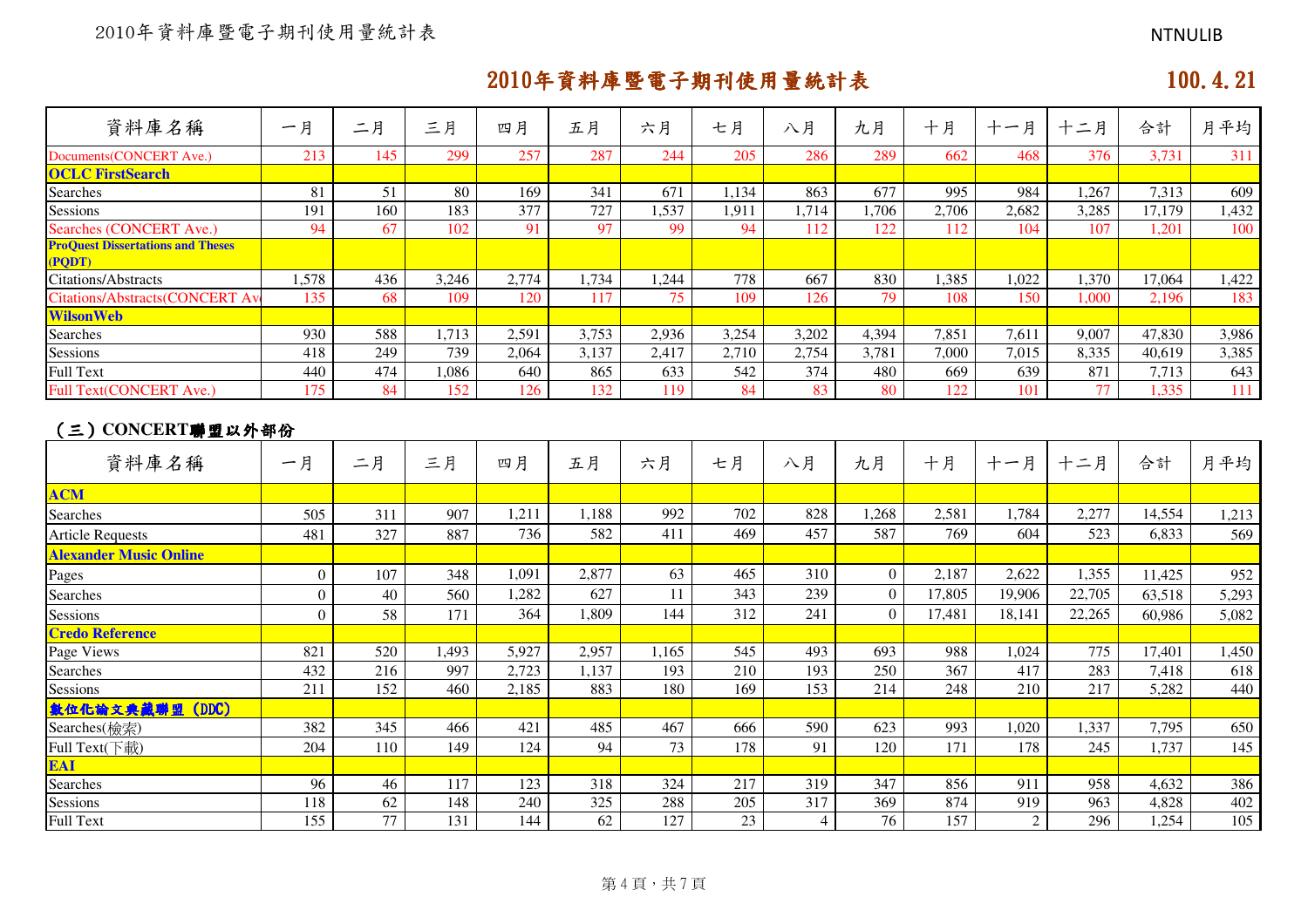| 資料庫名稱                                                 | 一月               | 二月              | 三月               | 四月              | 五月              | 六月              | 七月              | 八月               | 九月                | 十月               | 十一月             | 十二月             | 合計               | 月平均              |
|-------------------------------------------------------|------------------|-----------------|------------------|-----------------|-----------------|-----------------|-----------------|------------------|-------------------|------------------|-----------------|-----------------|------------------|------------------|
| <b>E-Duke Scholarly Journals</b><br><b>Collection</b> |                  |                 |                  |                 |                 |                 |                 |                  |                   |                  |                 |                 |                  |                  |
| Searches                                              | 22               | 8               | $\,8\,$          | 51              | $\overline{4}$  | 12              | $\overline{0}$  | $\theta$         | $\mathfrak{Z}$    | $\overline{0}$   | $\overline{4}$  | 10              | 122              | 10               |
| <b>Full Text</b>                                      | 43               | $\overline{7}$  | 10               | $\overline{55}$ | $\overline{13}$ | 47              | $\mathbf Q$     | 10               | 11                | 24               | 34              | $\overline{33}$ | 296              | $\overline{25}$  |
| <b>EndNote</b>                                        |                  |                 |                  |                 |                 |                 |                 |                  |                   |                  |                 |                 |                  |                  |
| 總下載數量                                                 | 232              | 155             | 324              | 182             | 210             | 174             | 380             | 250              | 449               | 473              | 444             | 528             | 3,801            | 317              |
| <b>LC(Literature Collections)</b>                     |                  |                 |                  |                 |                 |                 |                 |                  |                   |                  |                 |                 |                  |                  |
| Searches                                              | 69               | 40              | 103              | 147             | 220             | 362             | 554             | 468              | 418               | 766              | 811             | 1,178           | 5,136            | 428              |
| Sessions                                              | 185              | 106             | 199              | 228             | 287             | 377             | 490             | 414              | 422               | $\overline{721}$ | 723             | 1,109           | 5,261            | 438              |
| <b>Full Text</b>                                      | $\overline{50}$  | 48              | $\overline{56}$  | 111             | 40              | 31              | 14              | $\overline{54}$  | $\overline{22}$   | $\overline{28}$  | $\overline{33}$ | 27              | $\overline{514}$ | 43               |
| <b>Naxos Music Library</b>                            |                  |                 |                  |                 |                 |                 |                 |                  |                   |                  |                 |                 |                  |                  |
| <b>Total Login Sessions</b>                           | 1207             | 918             | 1686             | 1165            | 1210            | 1221            | 803             | 803              | 1,217             | 1,430            | 1,352           | 1,141           | 14,153           | 1,179            |
| <b>Total Music Clips Streamed</b>                     | 6177             | 4651            | 7758             | 7059            | 8598            | 9802            | 7215            | 5318             | 6,734             | 8,736            | 9,489           | 8,245           | 89,782           | 7,482            |
| Turnaway                                              | 401              | 60              | 255              | 562             | 314             | 456             | 46              | 46               | 352               | 488              | 471             | 279             | 3,730            | 311              |
| Oxford Music Online(原名:                               |                  |                 |                  |                 |                 |                 |                 |                  |                   |                  |                 |                 |                  |                  |
| <b>Grove Musice Online)</b>                           |                  |                 |                  |                 |                 |                 |                 |                  |                   |                  |                 |                 |                  |                  |
| Queries(Searches)                                     | 1,211            | 581             | 1,739            | 1,131           | 914             | 916             | 692             | 717              | 1,084             | 1,775            | 2,503           | 1,403           | 14,666           | 1,222            |
| Sessions                                              | 736              | 376             | 1,020            | 787             | 715             | 829             | 605             | 472              | 725               | 1,098            | 1,319           | 1,051           | 9,733            | 811              |
| <b>Full Texts</b>                                     | 1,485            | 881             | 2,246            | 1,723           | 1,500           | 1,495           | 866             | 1,125            | 1,354             | 2,307            | 3,525           | 1,890           | 20,397           | 1,700            |
| Pages                                                 | 3,388            | 1,892           | 5,292            | 3,667           | 3,200           | 4,886           | 3,069           | 3,140            | 4,970             | 7,947            | 11,386          | 7,206           | 60,043           | 5,004            |
| Hits                                                  | 16,410           | 8,239           | 25,534           | 17,642          | 16,708          | 15,678          | 10,136          | 9,921            | 16,391            | 25,698           | 37,741          | 21,834          | 221,932          | 18,494           |
| <b>Grove Art Online</b>                               |                  |                 |                  |                 |                 |                 |                 |                  |                   |                  |                 |                 |                  |                  |
| Queries(Searches)                                     | 285              | $\overline{55}$ | 247              | 129             | 56              | $\overline{22}$ | $\overline{32}$ | 30               | $\frac{115}{115}$ | 264              | 231             | 164             | 1,630            | 136              |
| Sessions                                              | 99               | 41              | $\overline{115}$ | 70              | 45              | 45              | 39              | 44               | 103               | 237              | 298             | 239             | 1,375            | $\overline{115}$ |
| <b>Full Texts</b>                                     | 231              | 206             | 343              | 72              | $\overline{18}$ | 14              | 16              | $\overline{37}$  | $\overline{75}$   | 142              | $\overline{22}$ | 275             | 1,451            | 121              |
| Pages                                                 | 744              | 123             | 612              | 294             | 138             | 153             | 155             | 158              | 610               | 1,445            | 1,211           | 1,256           | 6,899            | 575              |
| <b>Hits</b>                                           | 3,088            | 633             | 2,821            | 1,761           | 991             | 499             | 483             | $\overline{631}$ | 2,332             | 4,961            | 4,191           | 3,934           | 26,325           | 2,194            |
| <b>PAO</b>                                            |                  |                 |                  |                 |                 |                 |                 |                  |                   |                  |                 |                 |                  |                  |
| Searches                                              | 165              | $\overline{0}$  | $\boldsymbol{0}$ | 51              | 37              | 13              | 14              | 8                | $\sqrt{2}$        | $\overline{2}$   | $\theta$        | 8               | 300              | 25               |
| <b>Sessions</b>                                       | $\overline{171}$ | $\overline{0}$  | $\overline{0}$   | $\overline{55}$ | 47              | $\overline{60}$ | $\overline{45}$ | $\overline{43}$  | 36                | $\overline{51}$  | $\overline{30}$ | $\overline{39}$ | $\overline{577}$ | 48               |
| <b>Full Texts</b>                                     | 79               | $\overline{0}$  | $\overline{0}$   |                 | $\overline{2}$  | $\mathbf{0}$    | $\overline{0}$  | $\overline{2}$   | $\boldsymbol{0}$  | $\overline{0}$   | $\Omega$        | $\mathbf{1}$    | 85               | $7\phantom{.0}$  |
| <b>PNAS</b>                                           |                  |                 |                  |                 |                 |                 |                 |                  |                   |                  |                 |                 |                  |                  |
| Searches                                              | 127              | 100             | 277              | 419             | 486             | 385             | 359             | 392              | 609               | 769              | 920             | 891             | 5,734            | 478              |
| Table of Contents                                     | 14               | 17              | 29               | 14              | 14              | 15              | 30              | 22               | 9                 | 29               | 12              | 12              | 217              | 18               |
| Abstracts                                             | 413              | 173             | 538              | 576             | 836             | 143             | 500             | 449              | 265               | 691              | 501             | 215             | 5,300            | 442              |
| <b>Full Text</b>                                      | 201              | 173             | 340              | 309             | 480             | 271             | 267             | 207              | 199               | 437              | 300             | 300             | 3,484            | 290              |
| <b>PsycArticles (EBSCO)</b>                           |                  |                 |                  |                 |                 |                 |                 |                  |                   |                  |                 |                 |                  |                  |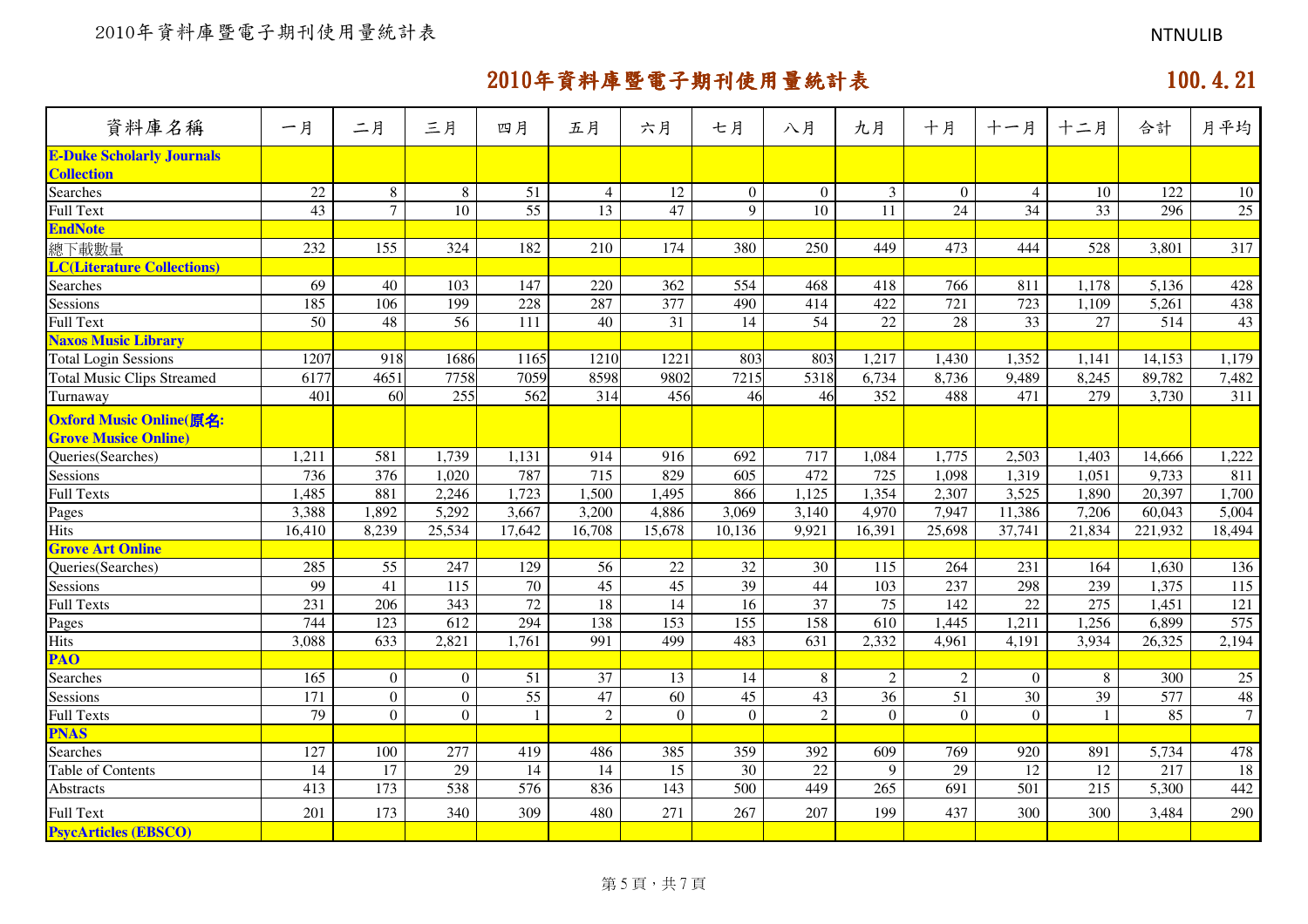# では、このように、このように、このように、このように、このように、このように、このように、このように、このように、このように、このように、このように、このように<br>このように、このように、このように、このように、このように、このように、このように、このように、このように、このように、このように、このように、このように、このように、このように、このように、このように、このよ

| 資料庫名稱                                     | 一月     | 二月     | 三月     | 四月     | 五月     | 六月    | 七月    | 八月    | 九月    | 十月     | 十一月    | 十二月    | 合計      | 月平均   |
|-------------------------------------------|--------|--------|--------|--------|--------|-------|-------|-------|-------|--------|--------|--------|---------|-------|
| Searches                                  | 4,654  | 3,202  | 5,326  | 6,143  | 4,451  | 4,016 | 3,275 | 2,738 | 4,204 | 6,013  | 5,726  | 5,402  | 55,150  | 4,596 |
| Sessions                                  | 1,114  | 840    | 1,581  | 1,526  | 1,290  | 1,172 | 933   | 864   | 1,201 | 1,474  | 1,554  | 1,548  | 15,097  | 1,258 |
| <b>Full Text</b>                          | 1,735  | 1,357  | 2,183  | 2,144  | 1,961  | 1,841 | 3,043 | 1,247 | 2,006 | 1,440  | 1,919  | 1,545  | 22,421  | 1,868 |
| <b>RILM Abstracts of Music Literature</b> |        |        |        |        |        |       |       |       |       |        |        |        |         |       |
| Searches                                  | 2,634  | 1,482  | 2,624  | 3,831  | 2,506  | 2,314 | 1,844 | 1,472 | 2,637 | 4,143  | 5,644  | 4,132  | 35,263  | 2,939 |
| Sessions                                  | 654    | 376    | 742    | 963    | 657    | 639   | 490   | 432   | 723   | 1,016  | 1,353  | 1,044  | 9,089   | 757   |
| Acer Walking Library電子雜誌                  |        |        |        |        |        |       |       |       |       |        |        |        |         |       |
| 閲讀次數                                      | 541    | 367    | 667    | 684    | 685    | 546   | 490   | 284   | 445   | 479    | 467    | 367    | 6,022   | 502   |
| CETD中文電子學位論文                              |        |        |        |        |        |       |       |       |       |        |        |        |         |       |
| Full Text(電子全文下載數)                        | 769    | 567    | 968    | 928    | 1,141  | 937   | 792   | 780   | 793   | 1,358  | 1,193  | 1,746  | 11,972  | 998   |
| MIC-AISP情報顧問服務資料庫                         |        |        |        |        |        |       |       |       |       |        |        |        |         |       |
| Full Text(電子全文下載數)                        | 632    | 174    | 659    | 913    | 104    | 318   | 149   | 417   | 278   | 278    | 390    | 409    | 4,721   | 393   |
| Udndata聯合知識庫                              |        |        |        |        |        |       |       |       |       |        |        |        |         |       |
| 登入次數                                      | 784    | 291    | 994    | 1,863  | 3,936  | 2,642 | 3,062 | 3,097 | 6,233 | 7,843  | 8,080  | 9.641  | 48,466  | 4,039 |
| 內文點閱                                      | 5,979  | 1,871  | 6,863  | 3,809  | 5,158  | 5,983 | 6,644 | 3,117 | 3,460 | 9,332  | 7,243  | 6,369  | 65,828  | 5,486 |
| 中國基本古籍庫                                   |        |        |        |        |        |       |       |       |       |        |        |        |         |       |
| 閱讀次數                                      | N/A    | N/A    | N/A    | N/A    | N/A    | N/A   | 1,366 | 845   | 1,826 | 4,291  | 3,510  | 5,173  | 17,011  | 1,418 |
| 中國博碩士論文全文資料庫                              |        |        |        |        |        |       |       |       |       |        |        |        |         |       |
| $(KNS 3.6 + 5.0)$                         |        |        |        |        |        |       |       |       |       |        |        |        |         |       |
| Searches(檢索)                              | 4,310  | 1,896  | 4,158  | 5,695  | 8,180  | 7,597 | 7,267 | 6,144 | 6,809 | 15,485 | 14,785 | 19,743 | 102,069 | 8,506 |
| Sessions(登錄)                              | 964    | 468    | 935    | 2,170  | 3,863  | 3,944 | 4,410 | 3,730 | 4,446 | 10,181 | 9,317  | 13,149 | 57,577  | 4,798 |
| Full Text(下載)                             | 806    | 394    | 1,039  | 783    | 743    | 842   | 980   | 821   | 690   | 977    | 1,479  | 1,085  | 10,639  | 887   |
| 世界美術資料庫                                   |        |        |        |        |        |       |       |       |       |        |        |        |         |       |
| 總次數                                       | 531    | 185    | 510    | 433    | 449    | 260   | 170   | 223   | 352   | 51     | 84     | 26     | 3,274   | 273   |
| 光華雜誌智慧藏                                   |        |        |        |        |        |       |       |       |       |        |        |        |         |       |
| 瀏覽頁面                                      | 10,296 | 5,793  | 7,088  | 9,942  | 7,920  | 5,465 | 6,162 | 3,407 | 4,456 | 642    | 1,335  | N/A    | 62,506  | 5,682 |
| 訪客數                                       | 162    | 98     | 178    | 186    | 124    | 92    | 104   | 57    | 75    | 503    | 143    | 216    | 1,938   | 162   |
| 點閱率                                       | 15,510 | 8,334  | 12,760 | 17,156 | 11,930 | 7,862 | 8,865 | 4,902 | 6,410 | 279    | N/A    | N/A    | 94,008  | 9,401 |
| 知識赢家                                      |        |        |        |        |        |       |       |       |       |        |        |        |         |       |
| 總次數                                       | 519    | 367    | 492    | 521    | 598    | 681   | 748   | 775   | 693   | 892    | 973    | 1,236  | 8,495   | 708   |
| 哈佛商業評論                                    |        |        |        |        |        |       |       |       |       |        |        |        |         |       |
| 檢索次數                                      | 336    | 260    | 571    | 692    | 711    | 1,096 | 606   | 610   | 900   | 2,347  | 2,406  | 2,798  | 13,333  | 1,111 |
| 全文瀏覽次數(全版影像)                              | 46     | 54     | 97     | 64     | 115    | 210   | 17    | 34    | 32    | 185    | 202    | 367    | 1,423   | 119   |
| 科學人雜誌                                     |        |        |        |        |        |       |       |       |       |        |        |        |         |       |
| 瀏覽頁面                                      | 908    | 1,079  | 1,687  | 2,465  | 412    | 432   | 189   | 252   | 363   | 6,471  | 5,349  | 7,645  | 27,252  | 2,271 |
| 訪客數                                       | 223    | 146    | 267    | 328    | 101    | 106   | 46    | 61    | 89    | 5,995  | 539    | 531    | 8,432   | 703   |
| 點閱數                                       | 6,343  | 10,023 | 17,783 | 14,334 | 2,883  | 3,020 | 1,321 | 1,761 | 2,537 | 6,045  | N/A    | N/A    | 66,050  | 6,605 |